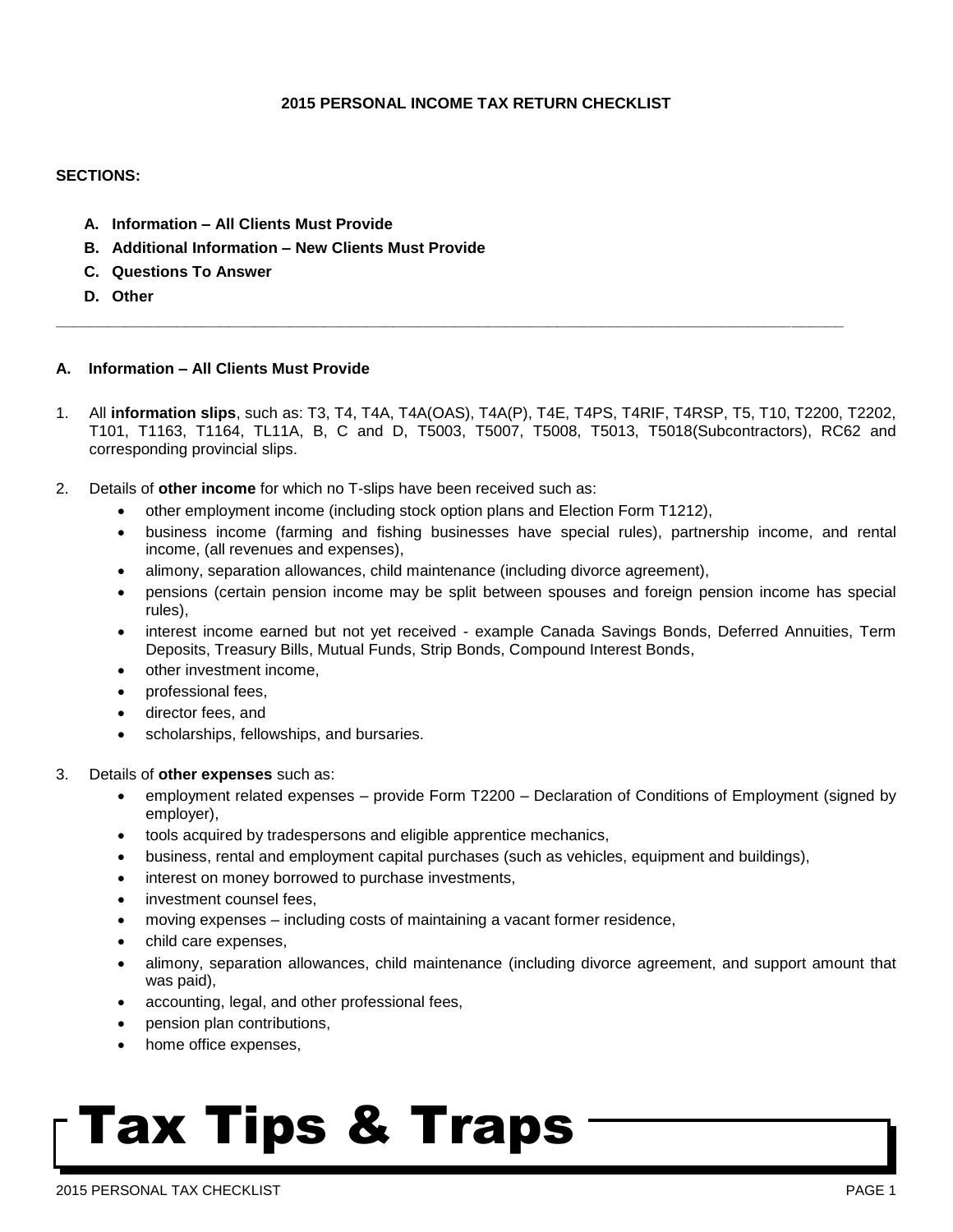- film and video production expenditures eligible for a tax credit,
- mining tax credit expenses,
- business, property and employment travel and/or motor vehicle expenses (travel logs may be required),
- scientific research and experimental development expenses,
- adoption related expenses,
- clergy residence deduction information, including Form T1223,
- disability supports expenses (speech, sight, hearing, learning aids for impaired individuals and attendant care expenses),
- tradespersons' tools acquired by an employee,
- public transit passes acquired,
- interest paid on qualifying student loans, and
- amounts paid for programs of physical activity or arts for children under 16 of age at the beginning of the year (under 18 for children with disabilities). Certain provinces provide credits for children above this age.
- 4. Details of **other investments** such as:
	- real estate, or oil and gas investments including financial statements, and
	- labour-sponsored funds.

#### 5. Details and **receipts** for:

- Registered Retirement Savings Plan (RRSP) contributions,
- professional and union dues,
- tuition fees for both full-time and part-time courses for you or a dependant including mandatory ancillary fees, and Forms T2202, TL11A, B, C and D where applicable,
- charitable donations,
- medical expenses for you and dependent person(s) (including travel expenses and certain medical related modifications to a new or existing home),
- political contributions, and
- **NEW**  if you are a **teacher or early childhood educator**, we may need to obtain receipts for school supply expenditures (the Federal government has proposed a special benefit, but it has not yet passed).
- 6. Details of **capital gains and losses** realized in 2015. This may be obtained, in some circumstances, by contacting your investment advisor.
- 7. Name, address, date of birth, S.I.N., and province of **residence** on December 31, 2015, if changed in the current year.
- 8. **Personal status**  single, married, common-law, separated, divorced, or widowed. If **married** or **common-law**, provide the spouse/partner's income, S.I.N., and birth date. If there has been a status change in the year, please provide the date of the change.
- 9. List of **dependants/children** including their incomes and birth dates.
- 10. Details regarding residence in a prescribed area which qualifies for the **Northern Residents Deduction.**
- 11. Details regarding contributions and withdrawals from **Registered Education Savings Plans**.
- 12. Details regarding **RRSP Home Buyers' Plan** withdrawals and repayments; and **RRSP Lifelong Learning Plan** repayments.

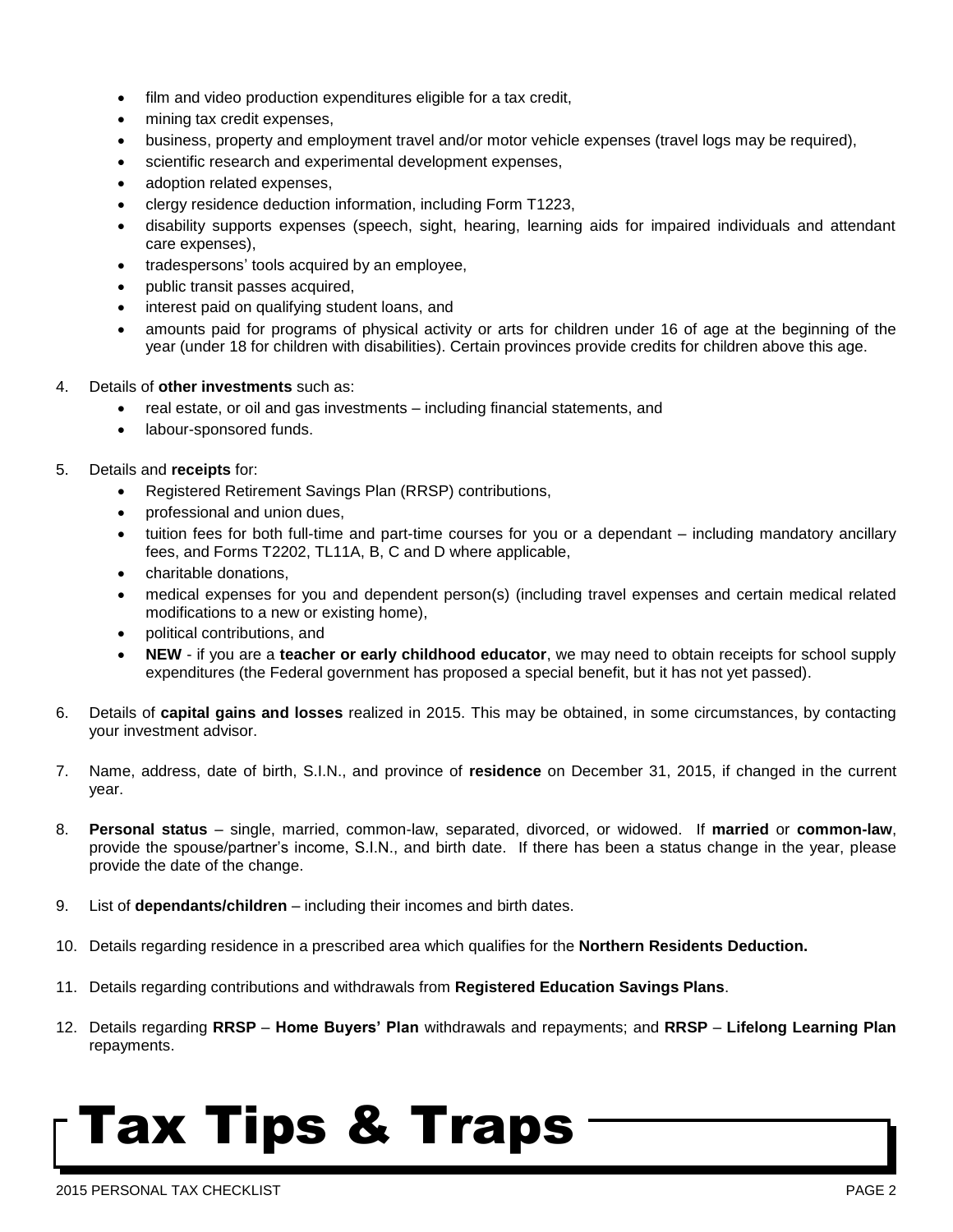- 13. Details on 2015 income tax **instalments**, or payments of tax, if we do not have access to your tax account on CRA's Represent a Client.
- 14. 2014 **Assessment Notices** and any other correspondence from CRA.
- 15. Details of **foreign property** owned at any time in 2015 including cash, stocks, trusts, partnerships, real estate, tangible and intangible property, contingent interests, convertible property, etc. Required details include: description of the property, related country, maximum cost in the year, cost at year-end, income, and capital gain/loss for each particular property.

For property held in an account with a Canadian securities dealer or Canadian trust company, please provide the country for each investment, fair market value of the investments at each month-end, income or loss on the property, and gain or loss on disposition of the property.

- 16. Details of **income** from, or **distributions** to, **foreign entities** such as foreign affiliates and trusts.
- 17. Details of your **Pension Adjustment Reversal** if you ceased employment and were in a Registered Pension Plan or a Deferred Profit Sharing Plan (T10 Slip).
- 18. Copy of any foreign tax returns filed.

#### 19. **Internet Business Activities**

If you have **business, professional, farming, or fishing income,** please indicate whether you have **Internet business activities**. According to CRA, Internet business activities include any activity where you **earn income** from your **webpages** or **websites**. This can include:

- - **Selling goods** and/or **services** on your own page or site. You may have a shopping cart and process payment transactions yourself or use a third party service.
- If your site doesn't support transactions but your **customers call**, complete and submit a form or **email** you to make a purchase order, booking, etc. – excluding 'information only' webpages and websites like directories or ads.
- Selling goods and/or services on auction, marketplace or similar sites operated by others.
- Earning income from **advertising**, income programs or traffic your site generates.

If you do have Internet business activities, please also provide:

- - **Number** of webpages or **websites** that your business generates income from. Please provide the addresses of your pages and/or sites. If you have more than 5, provide the 5 that generate the most income.
- Provide the **percentage of income generated from the Internet**. If you do not know the exact percentage, please provide a reasonable **estimate**.

#### **B. Additional Information – New Clients Must Provide**

- 1. Details of previous **capital gain exemptions claimed**, **business investment losses** and **cumulative net investment loss accounts**.
- 2. A listing or copy of **receipts** for significant **capital assets** purchased in the year which may appreciate in value.
- 3. Details of **carry-forward amounts** from previous years (ex. losses, donations, forward averaging amounts, RRSP).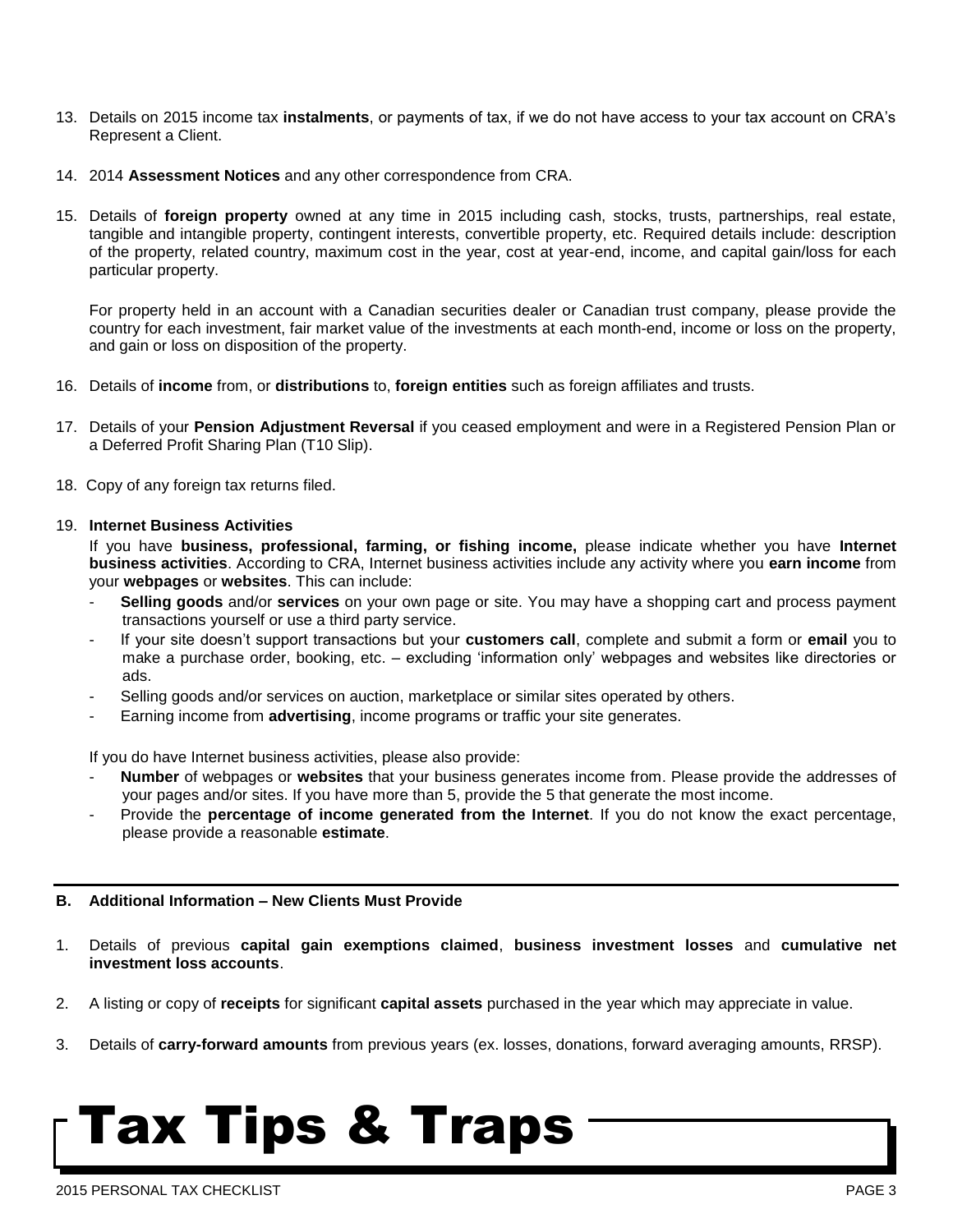4. Copy of 2014 (or most recently filed) **personal tax return**.

#### **C. Questions to Answer**

1. Are you **disabled or are any of your dependants** disabled? If so, provide Form T2201 - Disability Tax Credit Certificate. The **transfer rules** allow claims for certain dependent relatives.

Persons with **disabilities** may also receive tax relief for the cost of **disability supports** (eg. sign language services, talking textbooks, etc.) incurred for the purpose of **employment** or **education**.

- 2. Are you the **caregiver** for any infirm family members?
- 3. Did you provided **in-home care** for a **parent or grandparent** (including in-laws) 65 years of age or over, or an infirm **dependent relative**? A federal tax credit may be available. Certain provincial credits may also be available. Also, the caregiver may claim related **training costs** as a medical expense credit.
- 4. Do you want your **tax refund** deposited directly into your account at a financial institution?
- 5. Have you received the **Universal Child Care Benefit** (UCCB) of **\$100 per month** (\$160/month for 2015 and onwards) for each child **under 6 years** of age? Also, commencing January 2015, parents will receive a UCCB of \$60/month for children aged 6-17.

The increased benefit will begin on January 2015, however, the July 2015 payment will include the increased benefits from January to June 2015.

- 6. Are you a first-time **home buyer** in 2015? A tax credit based on \$5,000 (@15% = \$750) is available for qualifying homes acquired after January 27, 2009.
- 7. Are you a **U.S. citizen**, **Green Card Holder**, or were you, or your parents **born in the United States**? You may have U.S. filing obligations.
- 8. Have you spent more than 200 hours acting as a **volunteer firefighter** or a **search and rescue volunteer**? You may be eligible for a federal tax credit.
- 9. Are you an **aboriginal** person? Special tax rules may apply.
- 10. Do you authorize CRA to give your name, address, date of birth, and citizenship to **Elections Canada** to update the National Register of Electors?
- 11. Have you made any contributions to a **gifting tax shelter**?
- 12. Did you receive any **significant prizes or awards** from your, or a related person's place of employment?
- 13. Did you receive a retroactive **lump-sum payment** over \$3,000 (for example, spousal support)? In certain cases, some tax relief may be available.
- 14. Residents of **New Brunswick**, **Ontario** and **British Columbia** Did you incur home renovation expenses for seniors